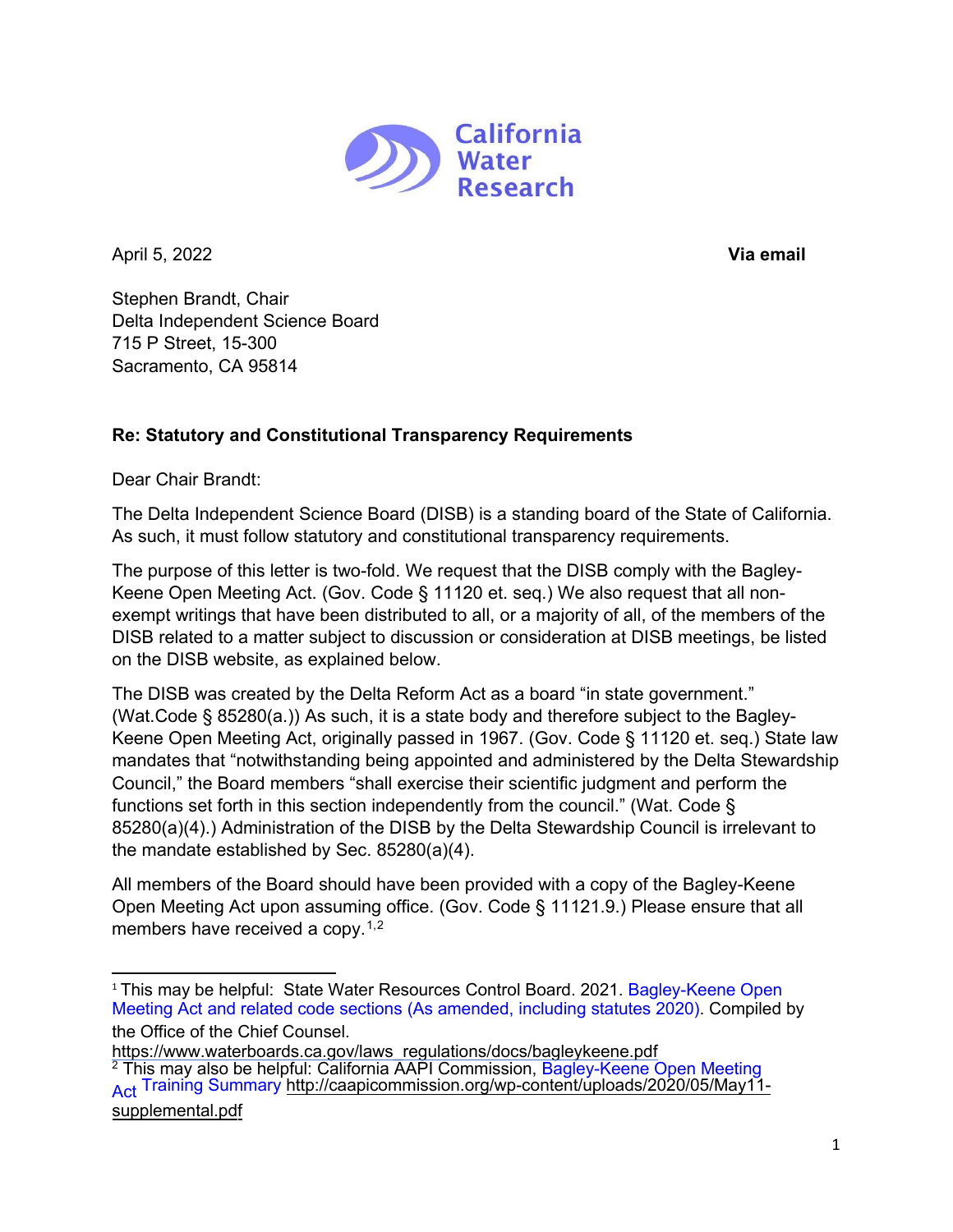The preamble to the Bagley-Keene Open Meeting Act states:

It is the public policy of this state that public agencies exist to aid in the conduct of the people's business and the proceedings of public agencies be conducted openly so that the public may remain informed.

In enacting this article the Legislature finds and declares that it is the intent of the law that actions of state agencies be taken openly and that their deliberation be conducted openly. (Gov. Code § 11120.)

In California, the Sunshine Act was passed in 2014, amending the state constitution. Article I, section 3(b) of the California Constitution states the following:

(b) (1) The people have the right of access to information concerning the conduct of the people's business, and, therefore, the meetings of public bodies and the writings of public officials and agencies shall be open to public scrutiny.

(2) A statute, court rule, or other authority, including those in effect on the effective date of this subdivision, shall be broadly construed if it furthers the people's right of access…

Transparency, i.e. the peoples' right of "access to information" and to "the meetings" and "the writings" is crucial, in view of the extent and intricacy of collaboration and communication between the DISB, the Delta Science Program, the Delta Stewardship Council, and state and federal agencies. The people are entitled to be certain the DISB is complying with the law and that Board members do, in fact, "exercise their scientific judgment and perform the functions set forth in this section independently from the council." (Wat. Code § 85280(a)(4), supra.) Transparency is the process given to the people to ensure compliance.

The DISB has not, to our knowledge, received any training on the Bagley-Keene Open Meeting Act. Board members may not be aware of the definition or prohibition of "serial" meetings. They may not know they are violating the law, i.e., the requirements of the Bagley-Keen Open Meeting Act, when the Delta Lead Scientist or a Delta Stewardship Council member or staff person engages in communications with all, or a majority of all, of the members of the DISB outside of a properly noticed meeting. The Attorney-General's guidance on serial meetings states, in part<sup>[3](#page-1-0)</sup>:

… problems arise if there are systematic communications through which a quorum of the body acquires information or engages in debate, discussion, lobbying, or any other aspect of the deliberative process, either among themselves or between board members and the staff…

Conversations that advance or clarify a member's understanding of an issue, or facilitate an agreement or compromise among members, or advance the ultimate

<span id="page-1-0"></span><sup>&</sup>lt;sup>3</sup> California Attorney General's Office. 2018. A Handy Guide to The Bagley-Keene Open Meeting Act 2004: 2018 Update. [https://www.sco.ca.gov/Files-ARD/BudLeg/Bagley-](https://www.sco.ca.gov/Files-ARD/BudLeg/Bagley-Keene%20Open%20Meeting%20Act%20Requirements.pdf)Keene%20Open%20Meeting%20Act%20Requirements.pdf.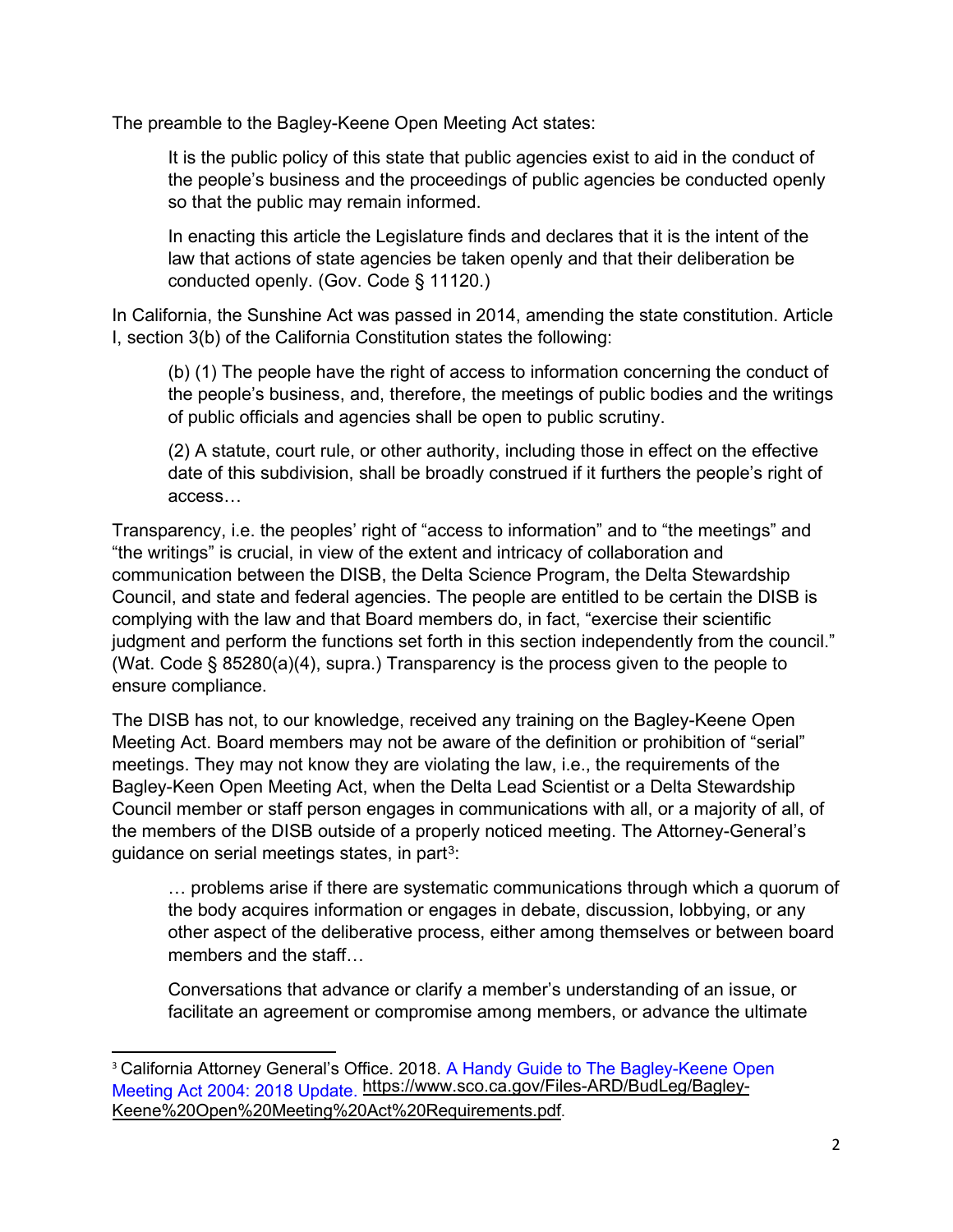resolution of an issue, are all examples of communications that contribute to the development of a concurrence as to action to be taken by the body. Accordingly, with respect to items that have been placed on an agenda or that are likely to be placed upon an agenda, members of state bodies should avoid serial communications of a substantive nature that involve a quorum of the body. In conclusion, serial meeting issues will arise most commonly in connection with rotating staff briefings, telephone calls or e-mail communications among a quorum of board members. In these situations, part of the deliberative process by which information is received and processed, mulled over and discussed, is occurring without participation of the public.

Just remember, serial-meeting provisions basically mean that what the body cannot do as a group it cannot do through serial communications by a quorum of its members.

(p. 5, emphasis added.)

The Bagley-Keene Open Meeting Act also has specific mandates for transparency with respect to writings distributed to all, or a majority, of all members of a state body:

11125.1. (a) Notwithstanding Section 7922.000 or any other provisions of law, agendas of public meetings and other writings, when distributed to all, or a majority of all, of the members of a state body by any person in connection with a matter subject to discussion or consideration at a public meeting of the body, are disclosable public records under the California Public Records Act (Division 10 (commencing with Section 7920.000) of Title 1), and shall be made available upon request without delay. However, this section shall not include any writing exempt from public disclosure under Section 7924.100, 7924.105, 7924.110, 7924.510, or 7924.700 of this code, any provision listed in Section 7920.505 of this code, or Section [4](#page-2-0)89.1 or 583 of the Public Utilities Code.<sup>4</sup>

(b) Writings that are public records under subdivision (a) and that are distributed to members of the state body prior to or during a meeting, pertaining to any item to be considered during the meeting, shall be made available for public inspection at the meeting if prepared by the state body or a member of the state body, or after the meeting if prepared by some other person. These writings shall be made available in appropriate alternative formats, as required by Section 202 of the Americans with Disabilities Act of 1990 (42 U.S.C. Sec. 12132), and the federal rules and regulations adopted in implementation thereof, upon request by a person with a disability.

<span id="page-2-0"></span><sup>4</sup> Exemptions to the disclosure requirements include documents which are drafts, attorneyclient privileged communications, and some personnel matters. We note that attorney-client communications with the DISB do not include communications from the Delta Stewardship's attorney when acting for the Council.